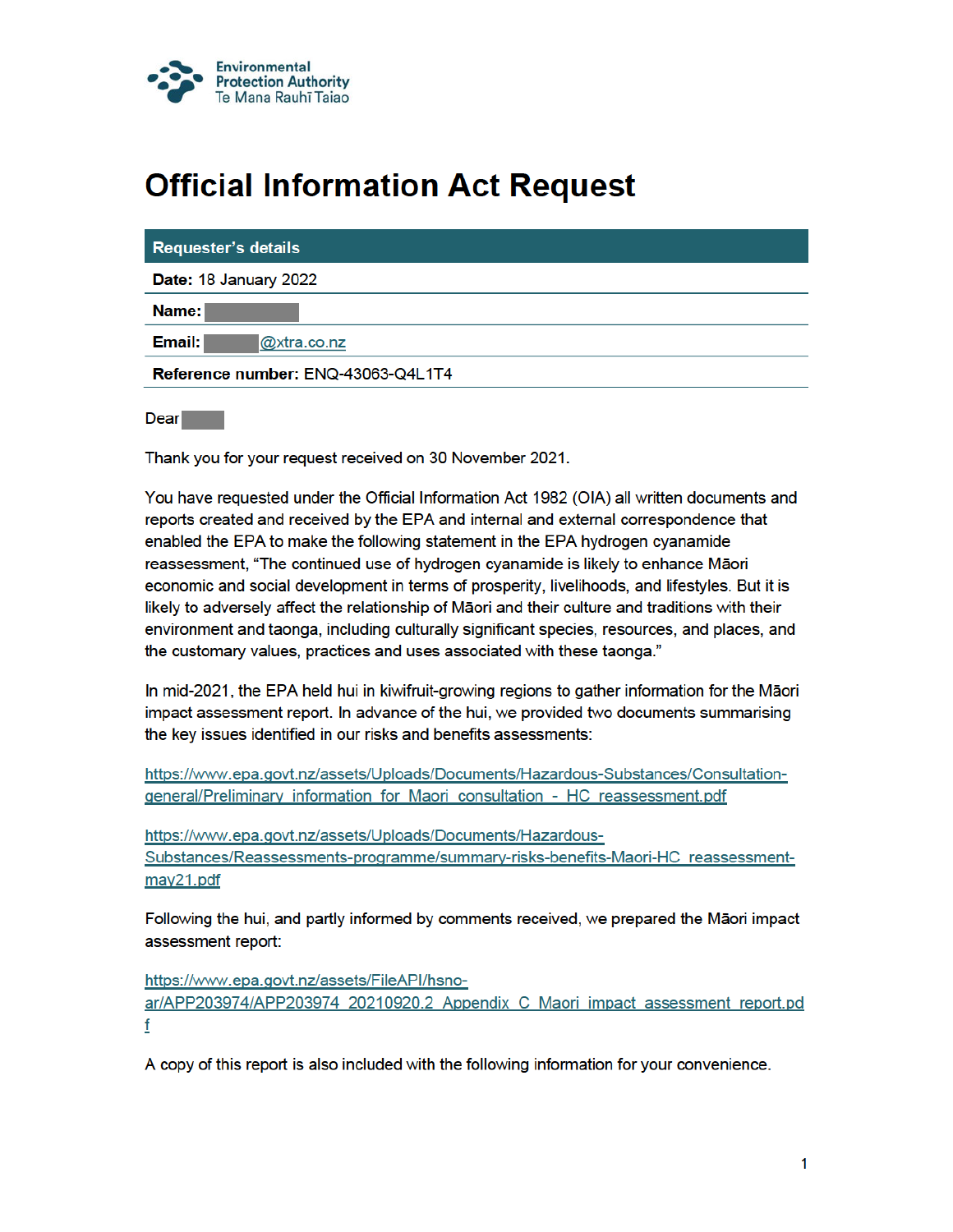Most of the documents and reports that helped enable this statement may be found in OIAAllDocs Redacted ENQ-43063-Q4L1T4 Grieve HC2N2.pdf in the same OneDrive folder as this letter. Some of this information has been withheld under section 9(2)(a)of the OIA, to protect the privacy of natural persons.

Various external documents were also considered, and these are listed below as they may be of interest.

#### Māori Kiwifruit Growers Inc. Pānui 17 August 2017

https://www.maorikiwifruitgrowers.com/wp-content/uploads/2018/02/Issue-4-August-2017.pdf

#### Māori Kiwifruit Growers Inc (website)

https://www.maorikiwifruitgrowers.com/

# Te Ao Māori News - 14 June 2017 Launch of Māori Kiwifruit Growers Forum an industry first

https://www.teaomaori.news/launch-maori-kiwifruit-growers-forum-industry-first

#### Māori in horticulture report 2020 (TPK webpage)

https://www.tpk.govt.nz/mi/a-matou-mohiotanga/land/maori-in-horticulture-2020-researchreport

## Māori in horticulture report 2020 (BERL report)

https://berl.co.nz/our-mahi/horticulture-success-story-maori

## Stats NZ Agricultural production statistics

https://www.stats.govt.nz/information-releases/agricultural-production-statistics-june-2019 final

## Economic contribution of kiwifruit to BoP, Northland & NZ (2017)

https://www.waikato.ac.nz/ data/assets/pdf file/0004/343813/IBR-Report-on-Kiwifruit.pdf

# Quayside, Te Tumu Paeroa & Māori kiwifruit investment

https://quaysideholdings.co.nz/2017/04/kiwifruit-orchards-will-be-bays-30m-legacy-for-futuremaori-generations/

I hope this information is helpful. You have the right to seek an investigation and review by the Ombudsman of this decision. You can contact the Ombudsman on 0800 802 602, or by email at info@ombudsman.parliament.nz